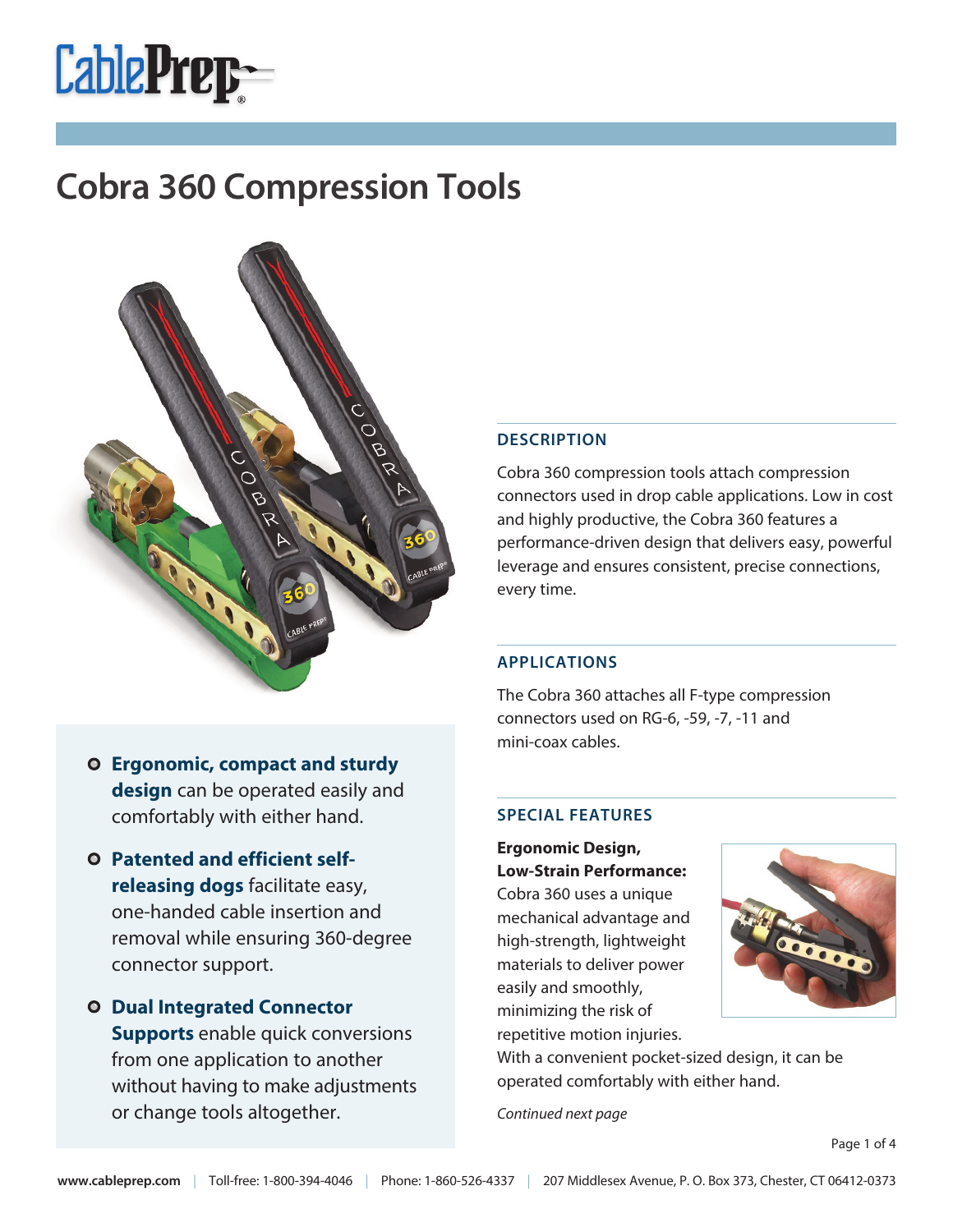

### **SPECIAL FEATURES** (continued)

## **360-Degree Connector Support:**

Patented dogs provide 360 degree connector support, thereby ensuring uniform compression and preventing connector distortion caused by misalignment.



Two sets of dogs are built into the Cobra. The support for RG-6 and -59 connectors simply swings out of the way when making RG-7 and -11 connections.

## **Efficient Self-releasing Dogs:**

Cables can be easily inserted and removed from the dogs with one hand, making the Cobra tool convenient and easy to use while avoiding damage to cables.

#### **Easy-Release Handle:**

A magnetic tip holds the handle closed when not in use, protecting the tool and making it so compact it can be stored in a pocket – or an eyeglasses case.









## **Factory-Calibrated Plunger Tips:**

The plunger settings on Cobra 360 compression tools support all F connectors used with RG 6/59, RG 7/11 and mini cables within a given class. The throw distance is set at the factory and



requires no field calibration. Each tool is clearly marked with a .710 or .830 to quickly indicate the fixed setting dimension.

#### **Made in the USA**

Every single part of the Cobra 360 is designed and manufactered in the USA using environmentallyfriendly materials to the fullest extent.



#### **SPECIFICATIONS**

| <b>Part Number</b> | Color        | <b>Dimension Weight</b><br>(Inches) |     | Weight<br>(Pounds) (Kilograms) |
|--------------------|--------------|-------------------------------------|-----|--------------------------------|
| COBRA 360          | <b>Black</b> | 5.5                                 | .65 | .28                            |
| COBRA 360-830      | <b>Black</b> | 5.5                                 | .65 | .28                            |
| COBRA 360-710      | Black        | 5.5                                 | .65 | .28                            |
| COBRA 360-G        | Green        | 5.5                                 | .65 | .28                            |
| COBRA 360-830-G    | Green        | 5.5                                 | .65 | .28                            |
| COBRA 360-710-G    | Green        | 55                                  | .65 | .28                            |

Page 2 of 4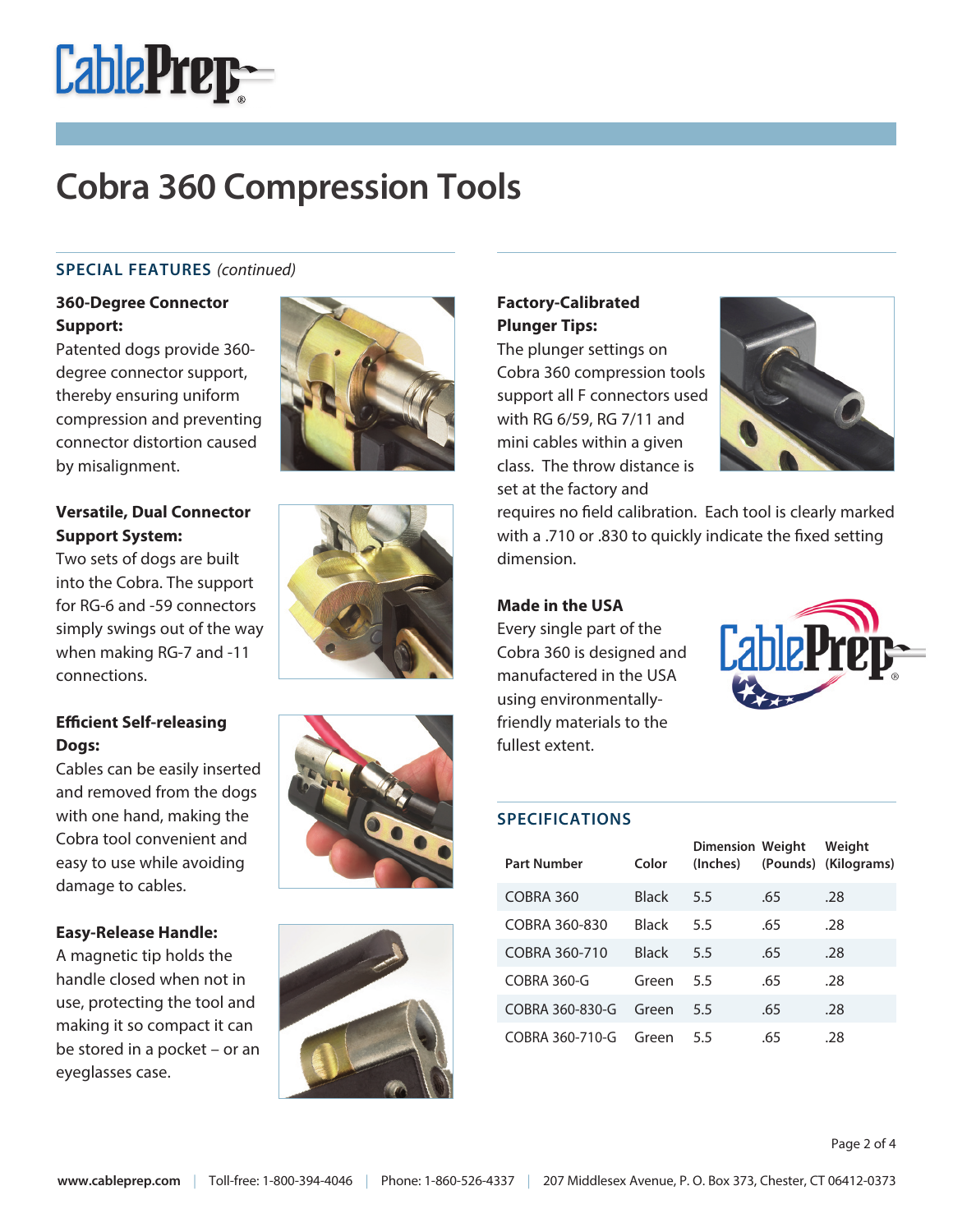

#### **ORDERING INFORMATION**

The COBRA 360 and COBRA 360-G are adjustable and therefore compatible with all connector types listed below. The other Cobra tools listed are non-adjustable and factoryset for either .830 or .710, and other dimensions as indicated.

 color only and applies to the green version of each tool.The part number suffix "-G" indicates a difference in tool







| Manufacturer               | <b>Connector Type</b> | <b>Cable Size</b> | <b>Dimension</b> | <b>COBRA 360</b><br><b>COBRA 360-G</b> | COBRA 360-830<br>COBRA 360-830-G COBRA 360-710-G | COBRA 360-710 |
|----------------------------|-----------------------|-------------------|------------------|----------------------------------------|--------------------------------------------------|---------------|
| Belden                     | Snap & Seal (SNS)     | 6 & 59            | .830             |                                        |                                                  |               |
| <b>Corning Gilbert</b>     | CX3                   | 6 & 59            | .830             |                                        |                                                  |               |
| <b>Corning Gilbert</b>     | <b>EFC</b>            | 6 & 59            | .830             |                                        |                                                  |               |
| <b>Corning Gilbert</b>     | UltraEase             | 6 & 59            | .830             |                                        |                                                  |               |
| <b>Corning Gilbert</b>     | <b>CFC</b>            | 6 & 59            | .830             |                                        |                                                  |               |
| <b>Corning Gilbert</b>     | UltraRange            | 6 & 59            | .830             |                                        |                                                  |               |
| Digicon                    | <b>DS</b>             | 6 & 59            | $\bullet$        |                                        |                                                  |               |
| Digicon                    | <b>RG</b>             | 6 & 59            | $\bullet$        |                                        |                                                  |               |
| F-conn                     | FS                    | 6 & 59            | $\bullet$        |                                        |                                                  |               |
| <b>Holland Electronics</b> | Superlok SLC          | 6 & 59            | .830             |                                        |                                                  |               |
| Ideal                      | Uniseal               | 6 & 59            | .830             |                                        |                                                  |               |
| Paladin                    | Seal Tight            | 6 & 59            | .830             |                                        |                                                  |               |
| PCT                        | TRS XL                | 6 & 59            | .830             |                                        |                                                  |               |
| PCT                        | <b>TRS</b>            | 6 & 59            | .710             |                                        |                                                  |               |
| PCT                        | ERS                   | 6 & 59            | .830             |                                        |                                                  |               |
| PCT                        | <b>FRS</b>            | 6 & 59            | .830             |                                        |                                                  |               |
| PCT                        | <b>QP</b>             | 6 & 59            | .830             |                                        |                                                  |               |
| PPC                        | EXXL & EXXLWS         | 6 & 59            | .830             |                                        |                                                  |               |
| PPC                        | <b>CMP</b>            | 6 & 59            | .830             |                                        |                                                  |               |
| PPC                        | EX                    | 6 & 59            | .710             |                                        |                                                  |               |
| Steren                     | Perma Seal II         | 6 & 59            | .830             |                                        |                                                  |               |

Continued next page

Page 3 of 4